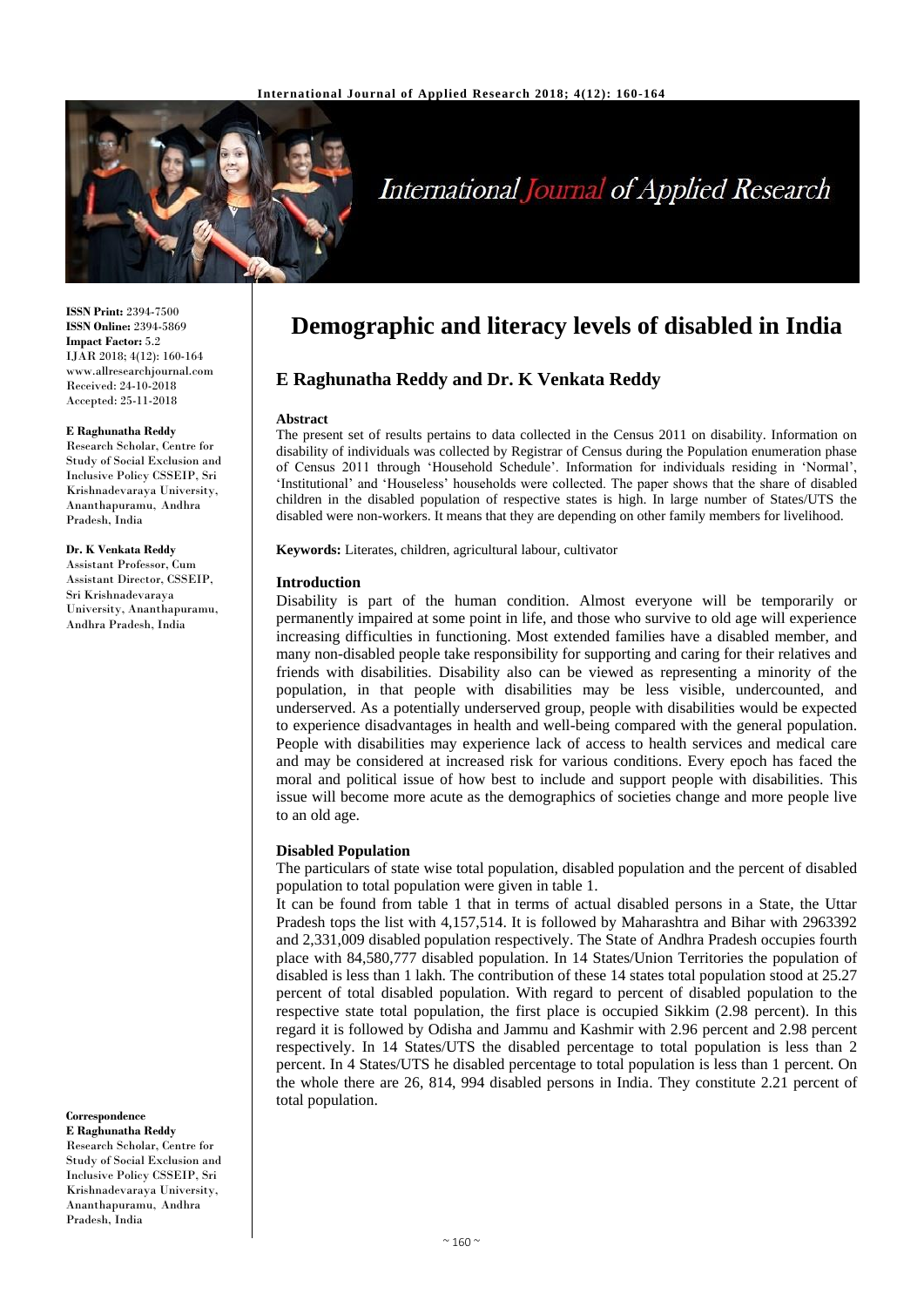| State /UT                 | <b>Total Population</b> | <b>Disabled Population</b> | % disabled to total population                                                                                                    |
|---------------------------|-------------------------|----------------------------|-----------------------------------------------------------------------------------------------------------------------------------|
| Jammu & Kashmir           | 12541302                | 361153                     | 2.88                                                                                                                              |
| Himachal Pradesh          | 6864602                 | 155316                     | 2.26                                                                                                                              |
| Punjab                    | 27743338                | 654063                     | 2.36                                                                                                                              |
| Chandigarh                | 1055450                 | 14796                      | 1.4                                                                                                                               |
| Uttarakhand               | 10086292                | 185272                     | 1.84                                                                                                                              |
| Haryana                   | 25351462                | 546374                     | 2.16                                                                                                                              |
| Nct Of Delhi              | 16787941                | 234882                     | 1.4                                                                                                                               |
| Rajasthan                 | 68548437                | 1563694                    | 2.28                                                                                                                              |
| <b>Uttar Pradesh</b>      | 199812341               | 4157514                    | 2.08                                                                                                                              |
| Bihar                     | 104099452               | 2331009                    | 2.24                                                                                                                              |
| Sikkim                    | 610577                  | 18187                      | 2.98                                                                                                                              |
| Arunachal Pradesh         | 1383727                 | 26734                      | 1.93                                                                                                                              |
| Nagaland                  | 1978502                 | 29631                      | 1.5                                                                                                                               |
| Manipur                   | 2855794                 | 58547                      | 2.05                                                                                                                              |
| Mizoram                   | 1097206                 | 15160                      | 1.38                                                                                                                              |
| Tripura                   | 3673917                 | 64346                      | 1.75                                                                                                                              |
| Meghalaya                 | 2966889                 | 44317                      | 1.49                                                                                                                              |
| Assam                     | 31205576                | 480065                     | 1.54                                                                                                                              |
| West Bengal               | 91276115                | 2017406                    | 2.21                                                                                                                              |
| Jharkhand                 | 32988134                | 769980                     | 2.33                                                                                                                              |
| Odisha                    | 41974218                | 1244402                    | 2.96                                                                                                                              |
| Chhattisgarh              | 25545198                | 624937                     | 2.45                                                                                                                              |
| Madhya Pradesh            | 72626809                | 1551931                    | 2.14                                                                                                                              |
| Gujarat                   | 60439692                | 1092302                    | 1.81                                                                                                                              |
| Daman & Diu               | 243247                  | 2196                       | 0.9                                                                                                                               |
| Dadra & Nagar Haveli      | 343709                  | 3294                       | 0.96                                                                                                                              |
| Maharashtra               | 112374333               | 2963392                    | 2.64                                                                                                                              |
| Andhra Pradesh            | 84580777                | 2266607                    | 2.68                                                                                                                              |
| Karnataka                 | 61095297                | 1324205                    | 2.17                                                                                                                              |
| Goa                       | 1458545                 | 33012                      | 2.26                                                                                                                              |
| Lakshadweep               | 64473                   | 1615                       | 2.5                                                                                                                               |
| Kerala                    | 33406061                | 761843                     | 2.28                                                                                                                              |
| Tamil Nadu                | 72147030                | 1179963                    | 1.64                                                                                                                              |
| Puducherry                | 1247953                 | 30189                      | 2.42                                                                                                                              |
| Andaman & Nicobar Islands | 380581                  | 6660                       | 1.75                                                                                                                              |
| India                     | 1210854977              | 26814994                   | 2.21                                                                                                                              |
|                           |                         |                            | Course Dischlod Persons in India A statistical Profile, 2016; Minister of Statistics & Programma Innovatorian Government of India |

**Table 1:** Disabled Population-Census 2011

**Source:** 'Disabled Persons in India - A statistical Profile', 2016', Minister of Statistics & Programme Implementation Government of India.

## **Disabled Child Population**

The disabled child population, the share of disabled children in the total disabled population and State/UT share of disabled children to the all India disabled children is presented in table 2.

| Table 2: Disabled Children (0-6 years) - Census, 2011 |  |  |  |
|-------------------------------------------------------|--|--|--|
|-------------------------------------------------------|--|--|--|

| <b>State Name</b>    | <b>Disabled</b><br>population | <b>Disabled</b><br>children | Share of disabled children in<br>the disabled population | State share of disabled children to<br>the all India disabled children |
|----------------------|-------------------------------|-----------------------------|----------------------------------------------------------|------------------------------------------------------------------------|
| Jammu & Kashmir      | 361153                        | 27939                       | 7.74                                                     | 1.37                                                                   |
| Himachal Pradesh     | 155316                        | 7203                        | 4.64                                                     | 0.35                                                                   |
| Punjab               | 654063                        | 43664                       | 6.68                                                     | 2.14                                                                   |
| Chandigarh           | 14796                         | 933                         | 6.31                                                     | 0.05                                                                   |
| Uttarakhand          | 185272                        | 12164                       | 6.57                                                     | 0.6                                                                    |
| Haryana              | 546374                        | 37733                       | 6.91                                                     | 1.85                                                                   |
| Nct Of Delhi         | 234882                        | 13760                       | 5.86                                                     | 0.67                                                                   |
| Rajasthan            | 1563694                       | 89791                       | 5.74                                                     | 4.4                                                                    |
| <b>Uttar Pradesh</b> | 4157514                       | 414824                      | 9.98                                                     | 20.31                                                                  |
| Bihar                | 2331009                       | 290999                      | 12.48                                                    | 14.24                                                                  |
| Sikkim               | 18187                         | 628                         | 3.45                                                     | 0.03                                                                   |
| Arunachal Pradesh    | 26734                         | 2123                        | 7.94                                                     | 0.1                                                                    |
| Nagaland             | 29631                         | 1930                        | 6.51                                                     | 0.09                                                                   |
| Manipur              | 58547                         | 5201                        | 8.88                                                     | 0.25                                                                   |
| Mizoram              | 15160                         | 908                         | 5.99                                                     | 0.04                                                                   |
| Tripura              | 64346                         | 4389                        | 6.82                                                     | 0.21                                                                   |
| Meghalaya            | 44317                         | 5058                        | 11.41                                                    | 0.25                                                                   |
| Assam                | 480065                        | 35742                       | 7.45                                                     | 1.75                                                                   |
| West Bengal          | 2017406                       | 132405                      | 6.56                                                     | 6.48                                                                   |
| Jharkhand            | 769980                        | 73262                       | 9.51                                                     | 3.59                                                                   |
| Odisha               | 1244402                       | 81105                       | 6.52                                                     | 3.97                                                                   |
| Chhattisgarh         | 624937                        | 35229                       | 5.64                                                     | 1.72                                                                   |
| Madhya Pradesh       | 1551931                       | 117731                      | 7.59                                                     | 5.76                                                                   |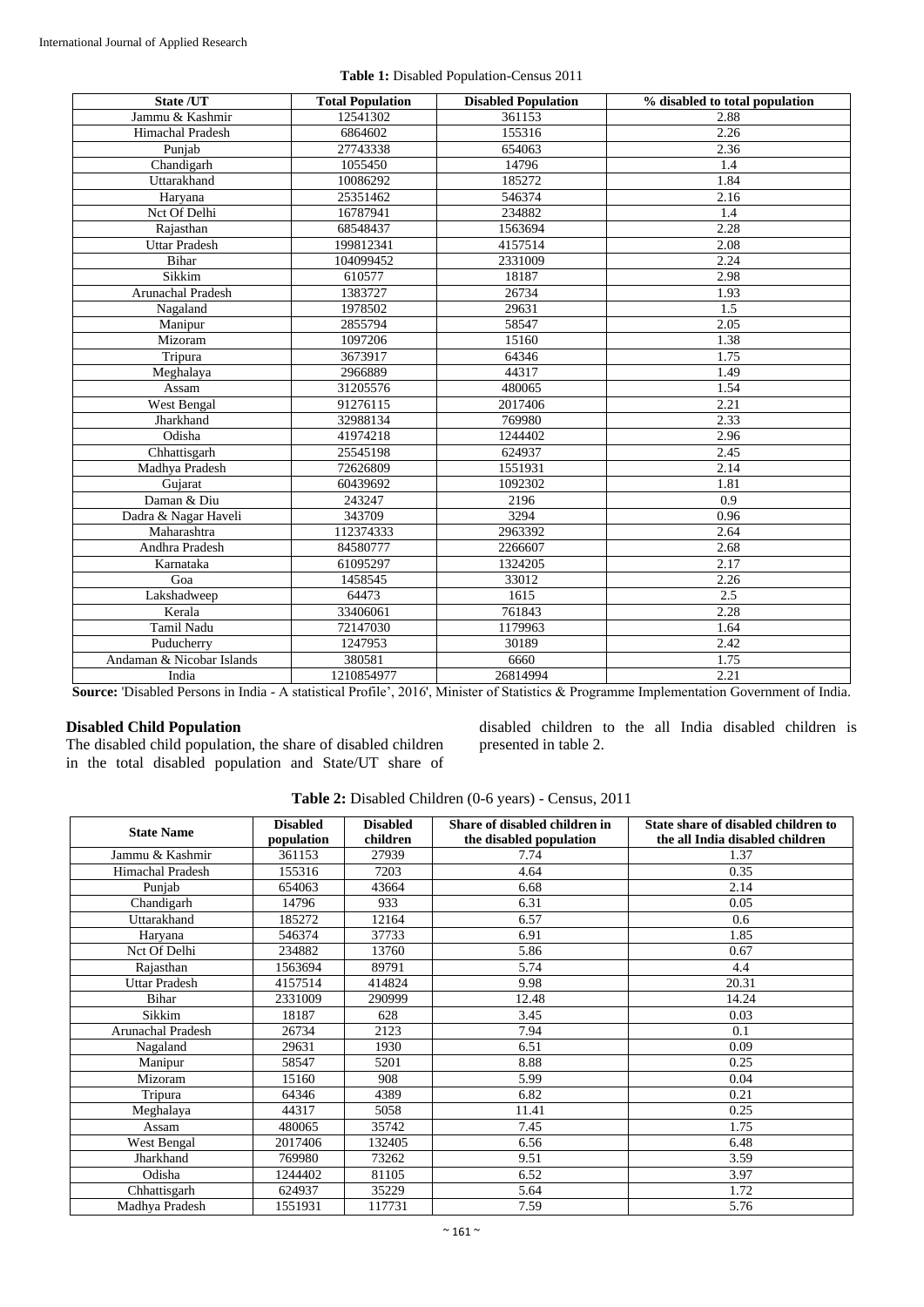| Gujarat                   | 1092302  | 78316   | 7.17 | 3.83     |
|---------------------------|----------|---------|------|----------|
| Daman & Diu               | 2196     | 113     | 5.15 | 0.01     |
| Dadra & Nagar Haveli      | 3294     | 321     | 9.74 | 0.02     |
| Maharashtra               | 2963392  | 217361  | 7.33 | 10.64    |
| Andhra Pradesh            | 2266607  | 127168  | 5.61 | 6.22     |
| Karnataka                 | 1324205  | 92853   | 7.01 | 4.55     |
| Goa                       | 33012    | 1519    | 4.6  | 0.07     |
| Lakshadweep               | 1615     | 77      | 4.77 | $\Omega$ |
| Kerala                    | 761843   | 26242   | 3.44 | 1.28     |
| Tamil Nadu                | 1179963  | 62538   | 5.3  | 3.06     |
| Puducherry                | 30189    | 1273    | 4.22 | 0.06     |
| Andaman & Nicobar Islands | 6660     | 385     | 5.78 | 0.02     |
| India                     | 26814994 | 2042887 | 7.62 | 100      |

**Source:** 'Disabled Persons in India - A statistical Profile', 2016', Minister of Statistics & Programme Implementation Government of India.

The data in table 2 shows that the share of disabled children in the disabled population of respective states is high in Bihar (12.48 percent). It is followed by Meghalaya (11.41 percent) and Uttar Pradesh (9.98 percent) in second and third places respectively. The lowest share of disabled child population percent is registered in Kerala (3.44 percent and Sikkim (3.45 percent). With regard to State share of disabled children to the all India *disabled* children, the State of Uttar Pradesh stood at the top of ladder with 20.31 percent. In this regard it is followed by Bihar and Maharashtra with 14.24 percent and 10.64 percent respectively. The share of disabled children to the all India disabled children is less than 1 percent in 17 States/Union Territories. The analysis of above table reveals that more than half of the child disabled population is concentrated in 4 states *viz*. Uttar Pradesh, Bihar, Maharashtra and West Bengal.

#### **Work Status of Disabled Persons**

State-wise work status of disabled population is presented in table 3.

|                           | Workers          |                 |                 |                  |                  | Non-     | <b>Total</b>     |
|---------------------------|------------------|-----------------|-----------------|------------------|------------------|----------|------------------|
| <b>State Name</b>         | <b>Total</b>     | CL              | AI              | <b>HHI</b>       | <b>Others</b>    | workers  | <b>Disabled</b>  |
| Jammu & Kashmir           | 121532           | 37696           | 19171           | 5597             | 59068            | 239621   | 361153           |
| <b>Himachal Pradesh</b>   | 68917            | 41460           | 3955            | 1281             | 22221            | 86399    | 155316           |
| Punjab                    | 216320           | 40112           | 38180           | 10897            | 127131           | 437743   | 654063           |
| Chandigarh                | 4641             | $\overline{37}$ | $\overline{21}$ | $\overline{77}$  | 4506             | 10155    | 14796            |
| Uttarakhand               | 64888            | 27688           | 7125            | 2473             | 27602            | 120384   | 185272           |
| Haryana                   | 170600           | 43740           | 32770           | 6397             | 87693            | 375774   | 546374           |
| Nct Of Delhi              | 65573            | 650             | 589             | 2529             | 61805            | 169309   | 234882           |
| Rajasthan                 | 541842           | 235244          | 95010           | 15336            | 196252           | 1021852  | 1563694          |
| <b>Uttar Pradesh</b>      | 1446393          | 391424          | 432259          | 100898           | 521812           | 2711121  | 4157514          |
| <b>Bihar</b>              | 865347           | 170216          | 449657          | 40226            | 205248           | 1465662  | 2331009          |
| Sikkim                    | 8918             | 4259            | 1082            | 148              | 3429             | 9269     | 18187            |
| <b>Arunachal Pradesh</b>  | 11948            | 6920            | 816             | 198              | 4014             | 14786    | 26734            |
| Nagaland                  | 15384            | 10416           | 969             | $\overline{375}$ | 3624             | 14247    | 29631            |
| Manipur                   | 25582            | 11607           | 2091            | 2007             | 9877             | 32965    | 58547            |
| Mizoram                   | 5499             | 3223            | 571             | 85               | 1620             | 9661     | 15160            |
| Tripura                   | 21627            | 3905            | 4637            | 690              | 12395            | 42719    | 64346            |
| Meghalaya                 | 16724            | 7619            | 2929            | 516              | 5660             | 27593    | 44317            |
| Assam                     | 162785           | 56262           | 27834           | 8157             | 70532            | 317280   | 480065           |
| West Bengal               | 685516           | 98499           | 195878          | 48320            | 342819           | 1331890  | 2017406          |
| Jharkhand                 | 290133           | 79453           | 103768          | 12571            | 94341            | 479847   | 769980           |
| Odisha                    | 427020           | 102195          | 162563          | 21288            | 140974           | 817382   | 1244402          |
| Chhattisgarh              | 240846           | 76795           | 101547          | 4525             | 57979            | 384091   | 624937           |
| Madhya Pradesh            | 613921           | 169627          | 232762          | 22542            | 188990           | 938010   | 1551931          |
| Gujarat                   | 380064           | 71037           | 92115           | 7015             | 209897           | 712238   | 1092302          |
| Daman & Diu               | 774              | 36              | 11              | 2                | 725              | 1422     | 2196             |
| Dadra & Nagar Haveli      | 1159             | 274             | 205             | 37               | 643              | 2135     | 3294             |
| Maharashtra               | 1248337          | 288569          | 341799          | 37672            | 580297           | 1715055  | 2963392          |
| Andhra Pradesh            | 875187           | 129932          | 353904          | 36135            | 355216           | 1391420  | 2266607          |
| Karnataka                 | 503902           | 102038          | 122778          | 19029            | 260057           | 820303   | 1324205          |
| Goa                       | 9505             | 780             | 661             | $\overline{331}$ | 7733             | 23507    | 33012            |
| Lakshadweep               | $\overline{321}$ | $\overline{0}$  | $\mathbf{0}$    | 3                | $\overline{318}$ | 1294     | $\frac{1615}{2}$ |
| Kerala                    | 179694           | 12517           | 23281           | 5556             | 138340           | 582149   | 761843           |
| <b>Tamil Nadu</b>         | 442032           | 49519           | 124460          | 21814            | 246239           | 737931   | 1179963          |
| Puducherry                | 9358             | 281             | 1770            | 269              | 7038             | 20831    | 30189            |
| Andaman & Nicobar Islands | 2097             | 292             | 104             | 57               | 1644             | 4563     | 6660             |
| India                     | 9744386          | 2274322         | 2977272         | 435053           | 4057739          | 17070608 | 26814994         |

**Table 3:** Work Status of Disabled Persons -Census, 2011

CL: Cultivator, AL: Agricultural Labour, HHI: working in Household industries **Source:** 'Disabled Persons in India - A statistical Profile', 2016', Minister of Statistics & Programme Implementation Government of India.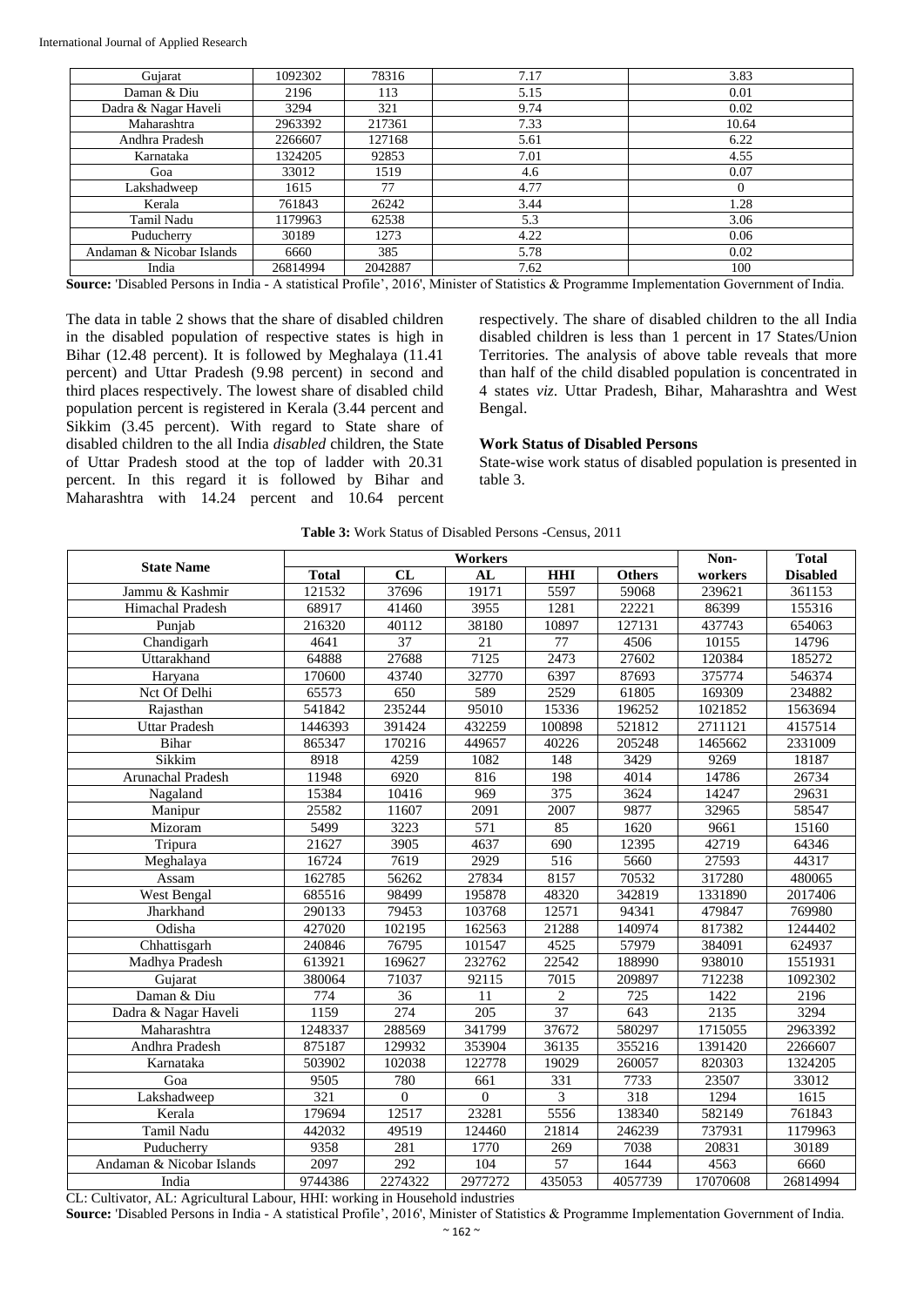It is clear from table 3 that except in Nagaland in all States/UTS the disabled were non-workers. It means that they are depending on other family members for livelihood. With regard to non-working population Lakshadweep top the list with 80.12 percent. It is followed by Kerala (76.41 percent), NCT Delhi (72.08 percent), Goa (71.21 percent) and Puducherry (69 percent) in second, third and fourth places respectively. At all India level there are 63.66 percent of non working disabled. Among the 0.97 crores of working disabled population nearly 441.64 percent were working in other sectors. In this regard the first and last places were occupied by Lakshadweep (99.07 percent) and Nagaland (23.56 percent). Among the working disabled population 30.55 percent were agriculture labour. Here the State of

Bihar occupies the first place, where more than half (51.96 percent) of the disabled were working as agricultural labour. Around 23.24 percent of disabled in India were cultivators. In four states/UTS i.e. Nagaland (67.61 percent), Himachal Pradesh (60.16 percent), Mizoram (58.61 percent) and Arunachal Pradesh (57.92 percent) of the disabled were cultivators. Only 4.46 percent of disabled were working in household sector. Here the Manipur is ahead with 7.85 percent.

### **Literacy rate**

The literacy rate particulars of general population as well as disabled population are given in table 4.

| State / UT                | Literate | <b>Illiterate</b> | <b>Total disabled</b> | % literates to total disabled | literacy rate - population |
|---------------------------|----------|-------------------|-----------------------|-------------------------------|----------------------------|
| India                     | 14618353 | 12196641          | 26814994              | 54.52                         | 74.04                      |
| Kerala                    | 539303   | 222540            | 761843                | 70.79                         | 93.91                      |
| Goa                       | 23211    | 9801              | 33012                 | 70.31                         | 87.4                       |
| Chandigarh                | 10011    | 4785              | 14796                 | 67.66                         | 86.43                      |
| Maharashtra               | 2004543  | 958849            | 2963392               | 67.64                         | 82.91                      |
| Tripura                   | 42704    | 21642             | 64346                 | 66.37                         | 87.75                      |
| Lakshadweep               | 1070     | 545               | 1615                  | 66.25                         | 92.28                      |
| Andaman & Nicobar Islands | 4359     | 2301              | 6660                  | 65.45                         | 86.27                      |
| Nct Of Delhi              | 153420   | 81462             | 234882                | 65.32                         | 86.34                      |
| Puducherry                | 19046    | 11143             | 30189                 | 63.09                         | 86.55                      |
| Gujarat                   | 686443   | 405859            | 1092302               | 62.84                         | 79.31                      |
| Daman & Diu               | 1362     | 834               | 2196                  | 62.02                         | 87.07                      |
| Mizoram                   | 9387     | 5773              | 15160                 | 61.92                         | 91.58                      |
| Tamil Nadu                | 715822   | 464141            | 1179963               | 60.66                         | 80.33                      |
| Karnataka                 | 787286   | 536919            | 1324205               | 59.45                         | 75.6                       |
| Manipur                   | 34330    | 24217             | 58547                 | 58.64                         | 79.85                      |
| West Bengal               | 1156786  | 860620            | 2017406               | 57.34                         | 77.08                      |
| Punjab                    | 370324   | 283739            | 654063                | 56.62                         | 76.68                      |
| Himachal Pradesh          | 86923    | 68393             | 155316                | 55.97                         | 83.78                      |
| Uttarakhand               | 102995   | 82277             | 185272                | 55.59                         | 79.63                      |
| Haryana                   | 297826   | 248548            | 546374                | 54.51                         | 76.64                      |
| Odisha                    | 661598   | 582804            | 1244402               | 53.17                         | 73.45                      |
| Madhya Pradesh            | 815379   | 736552            | 1551931               | 52.54                         | 70.63                      |
| <b>Uttar Pradesh</b>      | 2166693  | 1990821           | 4157514               | 52.12                         | 69.72                      |
| Dadra & Nagar Haveli      | 1672     | 1622              | 3294                  | 50.76                         | 77.65                      |
| Chhattisgarh              | 303264   | 321673            | 624937                | 48.53                         | 71.04                      |
| Andhra Pradesh            | 1095529  | 1171078           | 2266607               | 48.33                         | 67.66                      |
| Assam                     | 231643   | 248422            | 480065                | 48.25                         | 73.18                      |
| Meghalaya                 | 21145    | 23172             | 44317                 | 47.71                         | 75.48                      |
| Bihar                     | 1102503  | 1228506           | 2331009               | 47.3                          | 63.82                      |
| Jharkhand                 | 361343   | 408637            | 769980                | 46.93                         | 67.63                      |
| Sikkim                    | 8276     | 9911              | 18187                 | 45.51                         | 82.2                       |
| Nagaland                  | 12904    | 16727             | 29631                 | 43.55                         | 80.11                      |
| Jammu & Kashmir           | 150959   | 210194            | 361153                | 41.8                          | 68.74                      |
| Rajasthan                 | 627935   | 935759            | 1563694               | 40.16                         | 67.06                      |
| Arunachal Pradesh         | 10359    | 16375             | 26734                 | 38.75                         | 66.95                      |

**Table 4:** Literacy Status of disabled population - Census, 2011

**Source:** 'Disabled Persons in India - A statistical Profile', 2016', Minister of Statistics & Programme Implementation Government of India.

According to table 4 in all States/UTs, the literacy rate of disabled is far from the general population. The highest literacy rate among disabled was registered in Kerala (70.79 percent). It is followed by Goa and Chandigarh with 70.31 percent and 67.66 percent respectively. Arunachal Pradesh stood at the lowest rung of the ladder with 38.75 percent of literacy rate among disabled. On the other hand the literacy gap between disabled and general population is high in Sikkim (36.69 percent). It is followed by Nagaland and Mizoram with 36.56 percent and 29.66 percent respectively.

With regard to lowest literacy gap Maharashtra stood at the bottom with 15.27 percent.

#### **References**

1. World Health Organization. International Classification of Impairments, Disabilities, and Handicaps: A manual of classification relating to the consequences of disease. Geneva: World Health Organization, 1980.